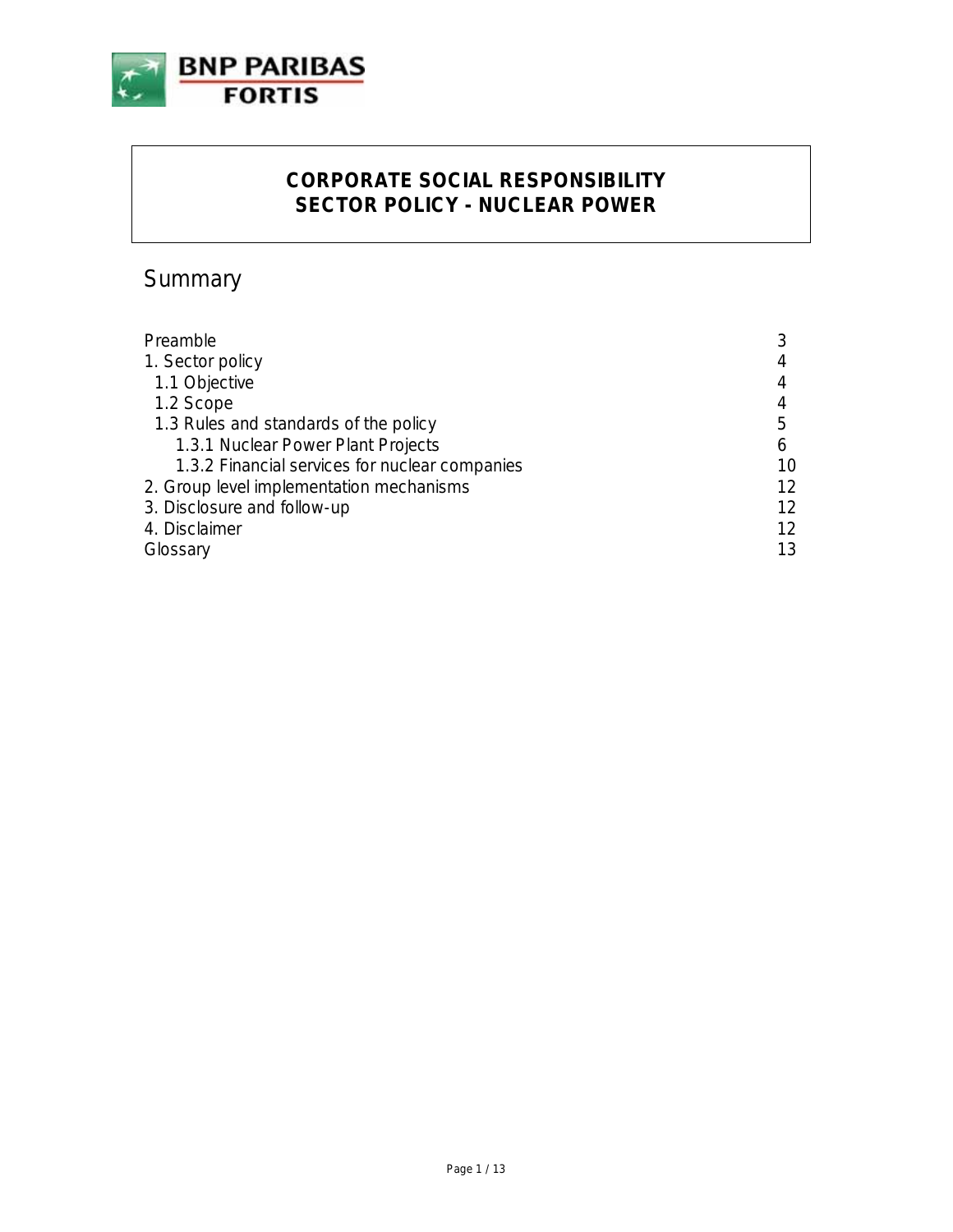

## Preamble

As part of its commitment to corporate social responsibility (CSR), BNP Paribas has developed a consistent policy regarding its financial products and services for the civil nuclear power industry.

In 2010, the worldwide nuclear power sector provided around 2 755 TWh, almost  $1/8<sup>th</sup>$ of the electricity produced in the world<sup>1</sup>. The most important producing countries are the United States of America (with 104 nuclear reactors) and France (58 reactors)<sup>2</sup>. According to the IEA<sup>3</sup>, the share of nuclear power in generation will continue increasing with more than 130 GW of new additions over the period between 2010 and 2035 and extended lifetime for several plants.

Furthermore, countries that chose to develop their nuclear industry consider that it has positive impacts, especially on economic development, energy security of supply and greenhouse gas emissions reduction.

BNP Paribas, as a financial institution, may provide financial products and services to governmental entities supporting and / or to companies developing civil nuclear power. BNP Paribas considers, as part of its CSR policy, that it is essential - both for the countries under consideration and for the international community as a whole - that any country undertaking a nuclear power program or developing additional nuclear power plants is not only willing but also capable of meeting essential requirements regarding safety, security, non-proliferation, protection of populations and of the environment for future generations.

By the release of this policy, BNP Paribas wishes to ensure that the projects it contributes to finance are in line with the principles of monitoring and mitigating environmental and social impacts in the nuclear power sector.

BNP Paribas has defined the present sector policy to identify specific requirements to select projects that take into account the above-mentioned considerations. This sector policy also establishes consistent rules for the bank worldwide activities.

This policy may evolve over time. BNP Paribas will especially consider and take into account studies and policies regarding best practices for nuclear plants for electricity generation and may update this document based on new information and parallel initiatives.

l

<sup>1</sup> 2012 World Energy Outlook. 2 756 TWh in 2010 were generated through nuclear power, i.e. 12.9% of the total 21,431 TWh generated in the world http://www.iea.org/publications/freepublications/publication/kwes.pdf

<sup>&</sup>lt;sup>2</sup> http://www.iaea.org/About/Policy/GC/GC56/GC56Documents/French/gc56-2\_fr.pdf

<sup>&</sup>lt;sup>3</sup> http://www.worldenergyoutlook.org/docs/weo2010/WEO2010\_ES\_English.pdf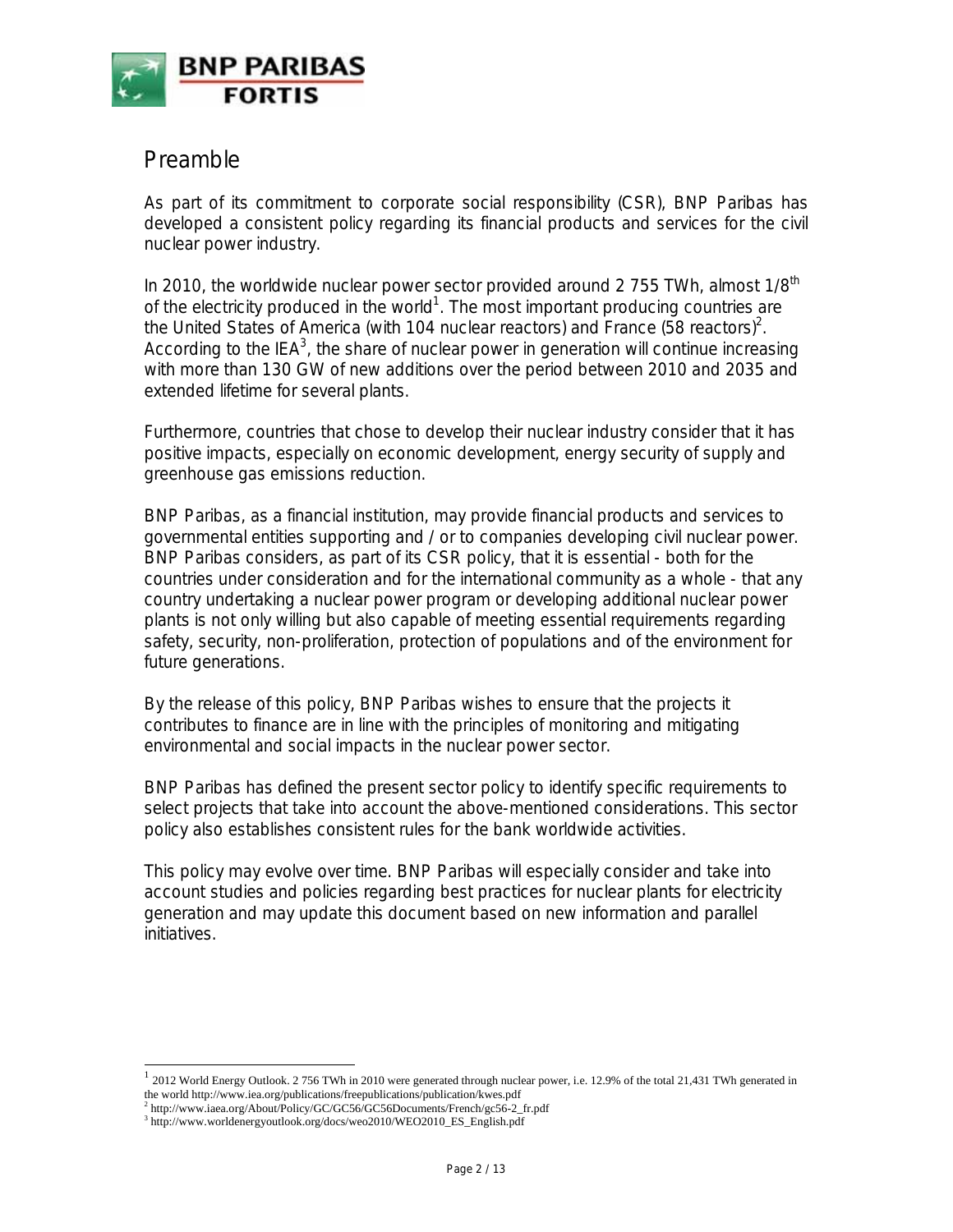

# 1. Sector policy

### *1.1 Objective*

This policy defines a set of rules and procedures regarding financial products and services provided by BNP Paribas entities. They aim at addressing ethical issues of the nuclear power sector and at establishing guidelines for conducting business in a responsible manner.

### *1.2 Scope*

**Geographical limits:** worldwide.

**Geography:** all BNP Paribas Group entities.

**BNP Paribas Group entities:** this policy applies to all business lines, branches, subsidiaries and joint ventures of which BNP Paribas has the operational control. When BNP Paribas establishes new joint ventures in which it has a minority stake, it strives to include its standards as part of the joint venture agreement.

**Nuclear Power Plant projects:** construction and operation of a Nuclear Power Plant (NPP). This policy also applies to critical equipment of an NPP (nuclear island).

**Nuclear Companies:** it refers, either to companies involved in a NPP as owner<sup>4</sup> or operator of the nuclear island, or to companies involved in the nuclear fuel cycle.

**Financial products & services:** this policy applies to all financing activities provided by BNP Paribas (lending, debt and equity capital markets, guarantees and advisory work, etc.). This policy covers all new NPP projects and Nuclear Companies. For financing agreements with Nuclear Companies that predate this policy, the rules and standards set out below will be applied as such agreements are due for review.

**Asset management:** this policy applies to all BNP Paribas entities managing proprietary assets and third-party assets, with the exception of index-linked products. External asset managers are actively monitored and encouraged to implement similar standards.

l

<sup>4</sup> A company is considered to be the "owner" if:

<sup>-</sup>either it has a majority stake in the nuclear company

<sup>-</sup>or it has a minority stake but in which it holds a blocking minority of the voting rights. The meaning of a blocking minority depends on national legislation.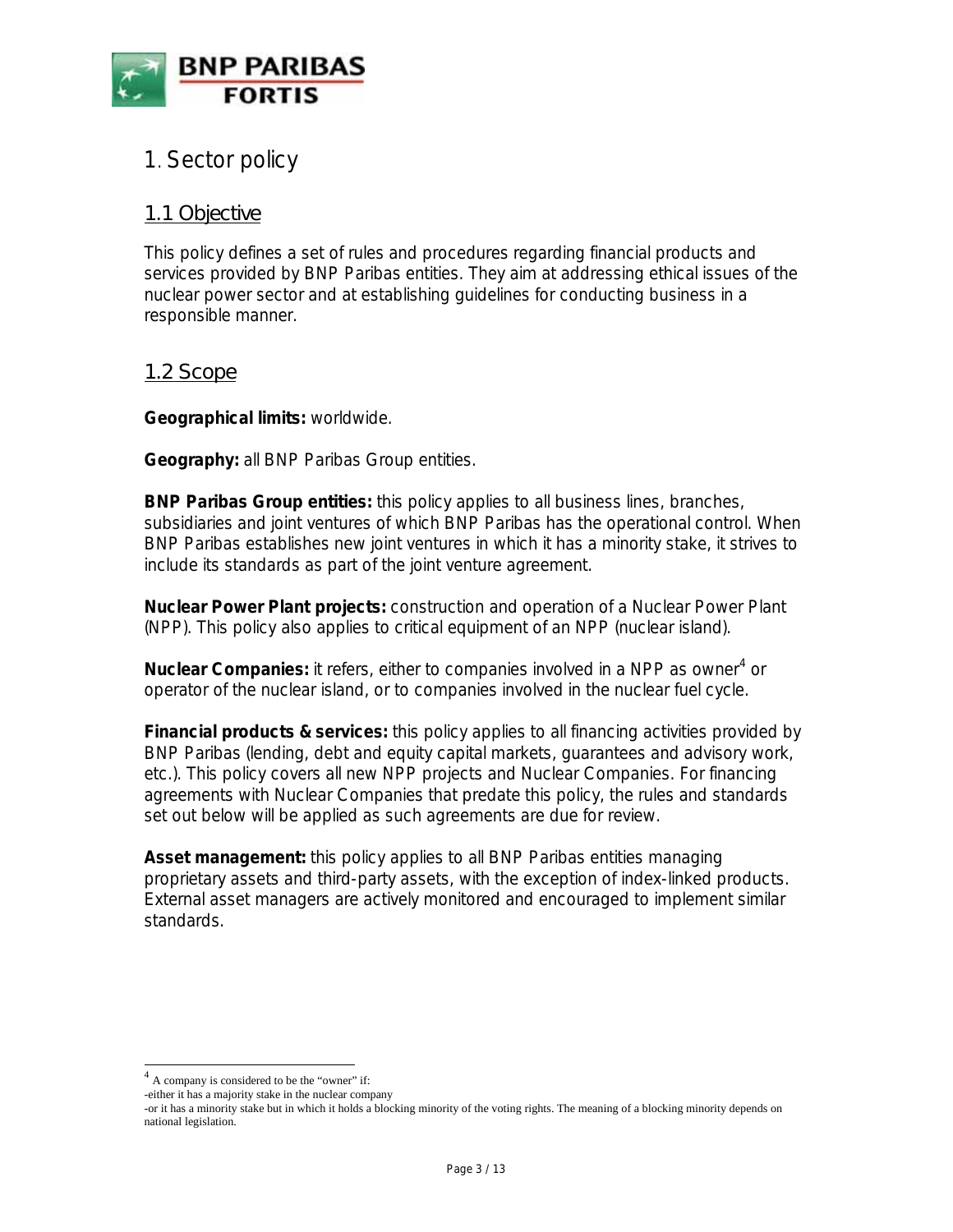

## *1.3 Rules and standards of the policy*

The nuclear industry and the NPP market in particular, are highly regulated at both national and international levels. BNP Paribas expects NPP projects and involved entities to comply with existing local laws as well as with international conventions ratified by their operating countries. BNP Paribas recognizes the key role of international institutions and expects the nuclear operators to enforce the relevant IAEA standards. International cooperation and best practice sharing are critical in that industry and BNP Paribas expects its clients to demonstrate that the lessons drawn from past nuclear accidents are being taken into account.

In addition to the compliance with these international and national regulations, this policy sets also additional criteria so that BNP Paribas is in a position to provide financial products and services to NPP projects and/or to Nuclear Companies.

These criteria were identified to ensure that NPP projects or Nuclear Companies being reviewed by BNP Paribas are in line with the BNP Paribas objectives to mitigate their environmental and social impacts. These criteria deal with nuclear governance in the host country, capacity of the involved companies, specificities of the NPP and Nuclear Companies. Additional criteria may be added to this list and looked upon depending on the specifics of each project.

This policy sets mandatory requirements as well as evaluation criteria. Mandatory requirements are to be understood as sine qua non: those have to be met without exception before BNP Paribas agrees to provide financial products and services to NPP projects or Nuclear Companies.

In addition to these mandatory requirements, evaluation criteria have been identified to develop the analysis performed by BNP Paribas. There are qualitative and quantitative indicators used to check if the standards of an individual NPP project or Nuclear Company are comparable to the standards enforced in a short list of industrialized countries which have demonstrated a high level of safety and reliability in the operation of a large NPP fleet ("Reference Nuclear Countries").

This evaluation might lead BNP Paribas to undertake supplementary due diligence potentially resulting in additional requirements or in declining its involvement, even if the mandatory requirements are met. In the case of a NPP project, any external advisor appointed in the course of the due diligence shall be approved by BNP Paribas. Taking into account legal and contractual confidentiality constraints, BNP Paribas will use its best efforts to have such reports disclosed.

In the particular case of pure financial advisory services provided to a client being a host country public entity, it is understood that the result of the evaluation may be not fully satisfactory at the time of mandate signing in case the host country is a new entrant in nuclear power. With the objective of supporting a continuous improvement approach, BNP Paribas will use its best efforts within the prerogatives of its mandate to convince its client that these requirements are of fundamental importance and need to be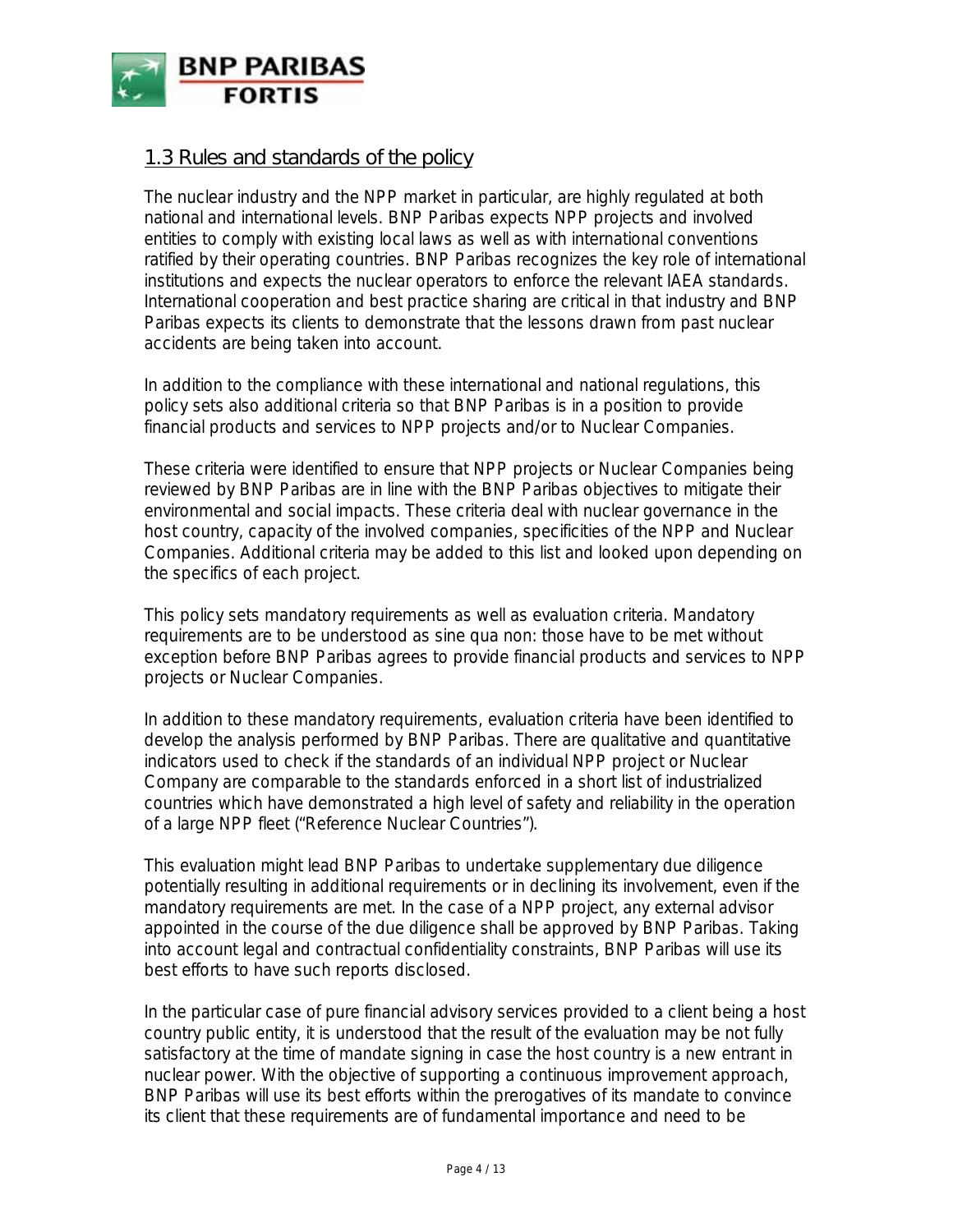

implemented. BNP Paribas will terminate its mandate should the client refuse to implement such requirements.

BNP Paribas has adopted the Equator Principles (EPs), a financial industry benchmark for determining, assessing and managing environmental and social risks in projects. In addition to mandatory requirements and evaluation criteria set by this Policy, BNP Paribas will thus also apply the EPs to lending and advisory mandates related to NPP projects, in line with the EPs application scope detailed in the official text.

#### 1.3.1 Nuclear power plant projects

#### 13.1.1 Host country

BNP Paribas does not want to be involved in providing financial products and services to NPP projects in countries without adequate governance on the nuclear sector, as defined by the mandatory requirements.

#### **Mandatory requirements**

- Proper legal framework:
	- o An official approval by the government and the supervising bodies of the civil nuclear power sector has been obtained for the NPP project,
	- o Protection of workers is required in the regulatory framework,
	- o Existence of a plan for the development of long-term solutions for the management of high and intermediate level nuclear waste,
	- o Existence of a plan for the dismantling of NPPs.
- International cooperation:

 $\overline{a}$ 

- o Host country is signatory to the Non Proliferation Treaty (or an equivalent bi-lateral agreement on nuclear energy safety and proliferation with a Reference Nuclear Country),
- o The last available Comprehensive Safeguards Agreement Report by the IAEA doesn't mention any specific issues or any lack of information that would hinder the monitoring of the nuclear facilities of the host country,
- o The NPPs of the host country dedicated to producing electricity are used for peaceful purposes<sup>5</sup>,
- o Participation in the IAEA Incident Reporting System (IRS) (in case of a country with no prior nuclear facility, this participation is planned before the commissioning of the first NPP in such new entrant country).

<sup>&</sup>lt;sup>5</sup> This is reflected by ensuring that an IAEA Comprehensive Safeguards Agreement or equivalent is in force and that the latest safeguards conclusion confirms that nuclear material remains in peaceful activities.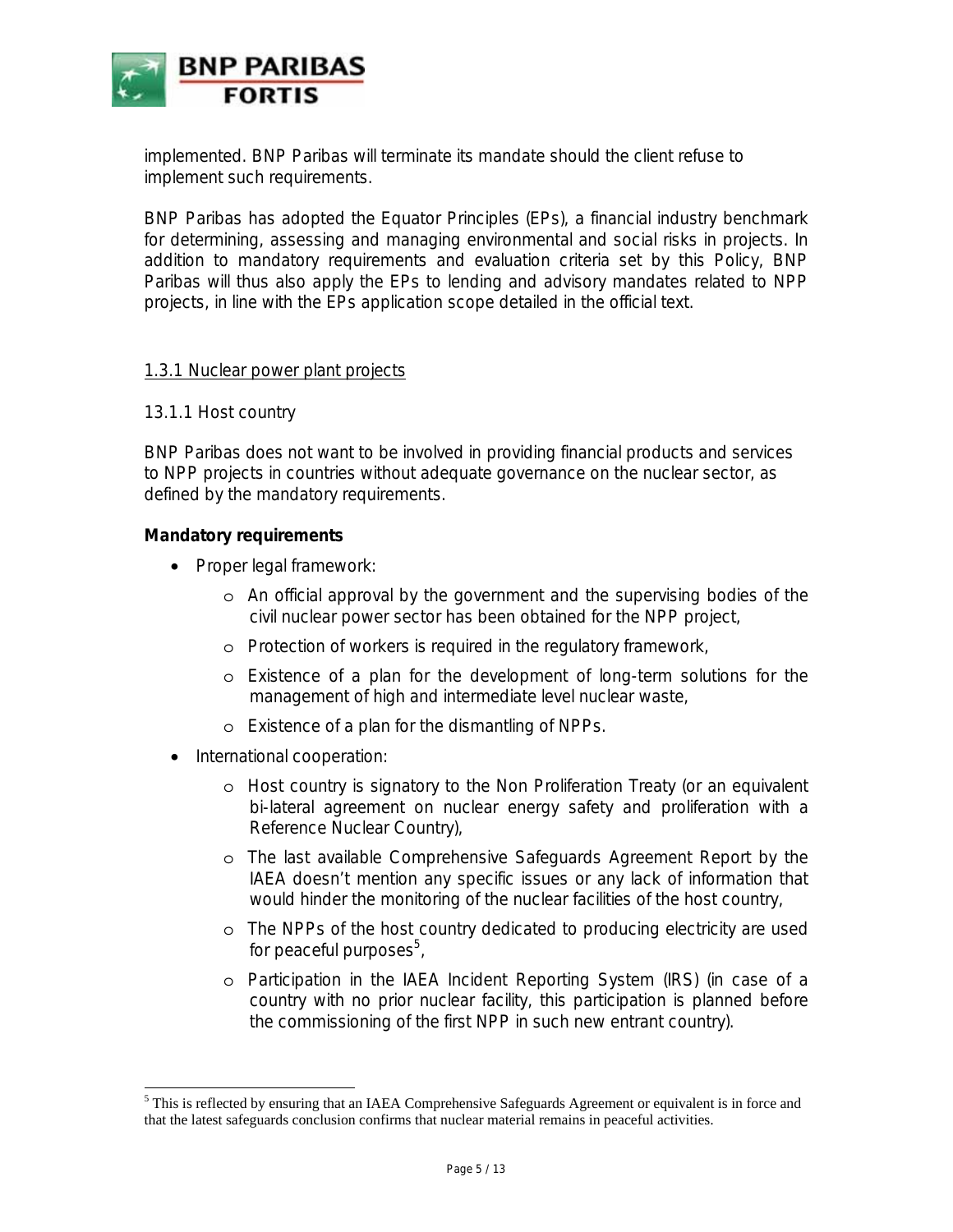

- Nuclear Safety Agency:
	- o Existence of a Nuclear Safety Agency (NSA) or an equivalent state agency that covers at least the control of Nuclear Power Plants throughout its life cycle,
	- o The NSA has the statutory power to run inspections that can lead to sanctions,
	- o The NSA has been subject to an audit mission from the IAEA (IRRS, Integrated Regulatory Review Service) or has planned such an audit. If not, a cooperation agreement should exist with the NSA of a Reference Nuclear Country,
	- o The NSA has revised its safety standards following past nuclear accidents<sup>6</sup>.
- Political stability and country security:

Host country offers a satisfactory level of stability allowing visibility over a safe and long-term operation of the NPP. This level of stability and security is assessed against the following criteria:

- o Host country is not subject to international sanctions,
- o NPP project is not located in a conflict zone<sup>7</sup>,
- o Existence of national and/or local prevention and emergency plans adapted to the geographical specifics, including external hazards (such as flooding or earthquake risks).

### **Evaluation criteria**

In addition to the above mandatory requirements, BNP Paribas will consider further evaluation criteria to assess the standards of the host country against those reached by a Reference Nuclear Country. The objective of these criteria is to evaluate how the host country national context effectively enables the monitoring and mitigation of environmental and social impacts.

BNP Paribas recognizes the central role played by the NSA and will further investigate its ability to perform its role, its effective independence, transparency, power of sanction and international cooperation, especially with the IAEA. BNP Paribas will request access to IAEA reports as they can be helpful in this evaluation process.

BNP Paribas will evaluate the political context of the host country regarding nuclear acceptance, and its political stability and security. The evaluation will also cover the host

<sup>&</sup>lt;sup>6</sup> Three Miles Island, Tchernobyl, Fukushima.<br><sup>7</sup> The conflict zone list is determined by PNP I

 $7$  The conflict zone list is determined by BNP Paribas on the analysis of data provided by several external research institutes or providers, including: the Heidelberg Institute for International Conflict Research, the International Institute for Strategic Studies, Maplecroft, the International Crisis Group, the Department of Peace and Conflict Research from the University of Uppsala, etc.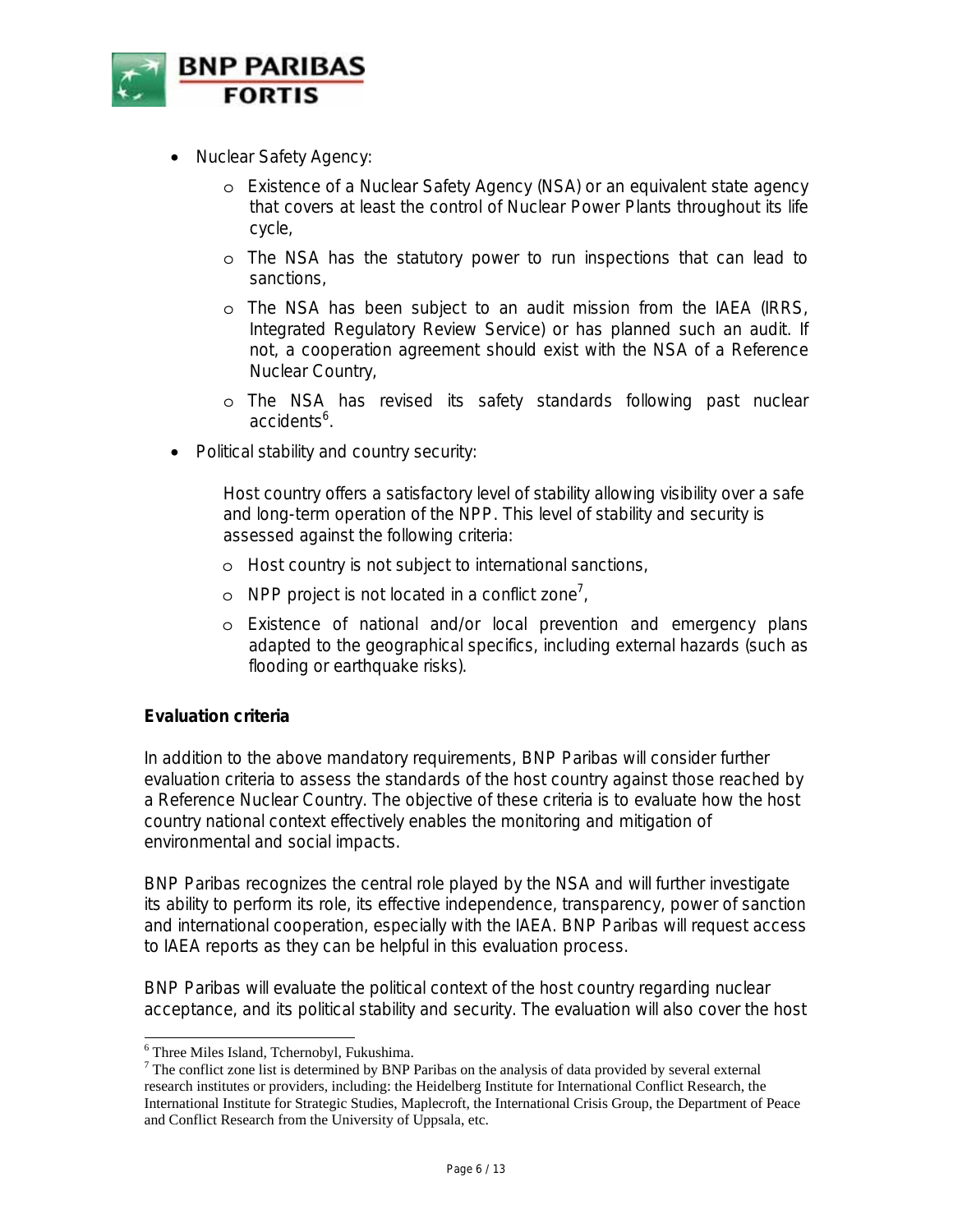

country crisis management capacity and the quality of its regional cooperation concerning the management of accidents.

BNP Paribas will also consider the host country policy, or plan, for radioactive waste management (including its funding), in comparison to that of Reference Nuclear Countries.

BNP Paribas will also take into account additional country risk criteria that apply to any financing transactions it considers and will take into account applicable financial regulations.

#### 1.3.1.2 NPP main industrial parties

The main industrial parties include the leading shareholders of the project, the operating company and the construction companies in charge of the design and supply of the nuclear island. BNP Paribas does not want to be involved in providing financial products and services to NPP projects undertaken by such parties that do not have sufficient capacity as defined by the mandatory requirements.

#### **Mandatory requirements**

- Operating licenses of the company or entity in charge of the operation of the NPP are neither suspended in the host country nor in any Reference Nuclear Country,
- The operator has an independent chain of control to monitor safety of its nuclear operations.

#### **Evaluation criteria**

In addition to the above mandatory requirements, BNP Paribas will consider further evaluation criteria to assess the performance of the main industrial parties against best industry practice. The objective of these criteria is to evaluate the capacity of the main industrial parties of the NPP project to effectively monitor and mitigate environmental and social impacts.

BNP Paribas will therefore evaluate their long-term financial strength as well as their experience (including experience of their top management) and track record regarding safety, security and environment. BNP Paribas will also evaluate the thoroughness of their subcontractor selection process as well as their cooperation with international industrial parties from a Reference Nuclear Country.

#### 1.3.1.3 Nuclear power plant

BNP Paribas does not want to be involved in providing financial products and services to projects with current or planned nuclear activities that do not have adequate technical standards as defined by the mandatory requirements.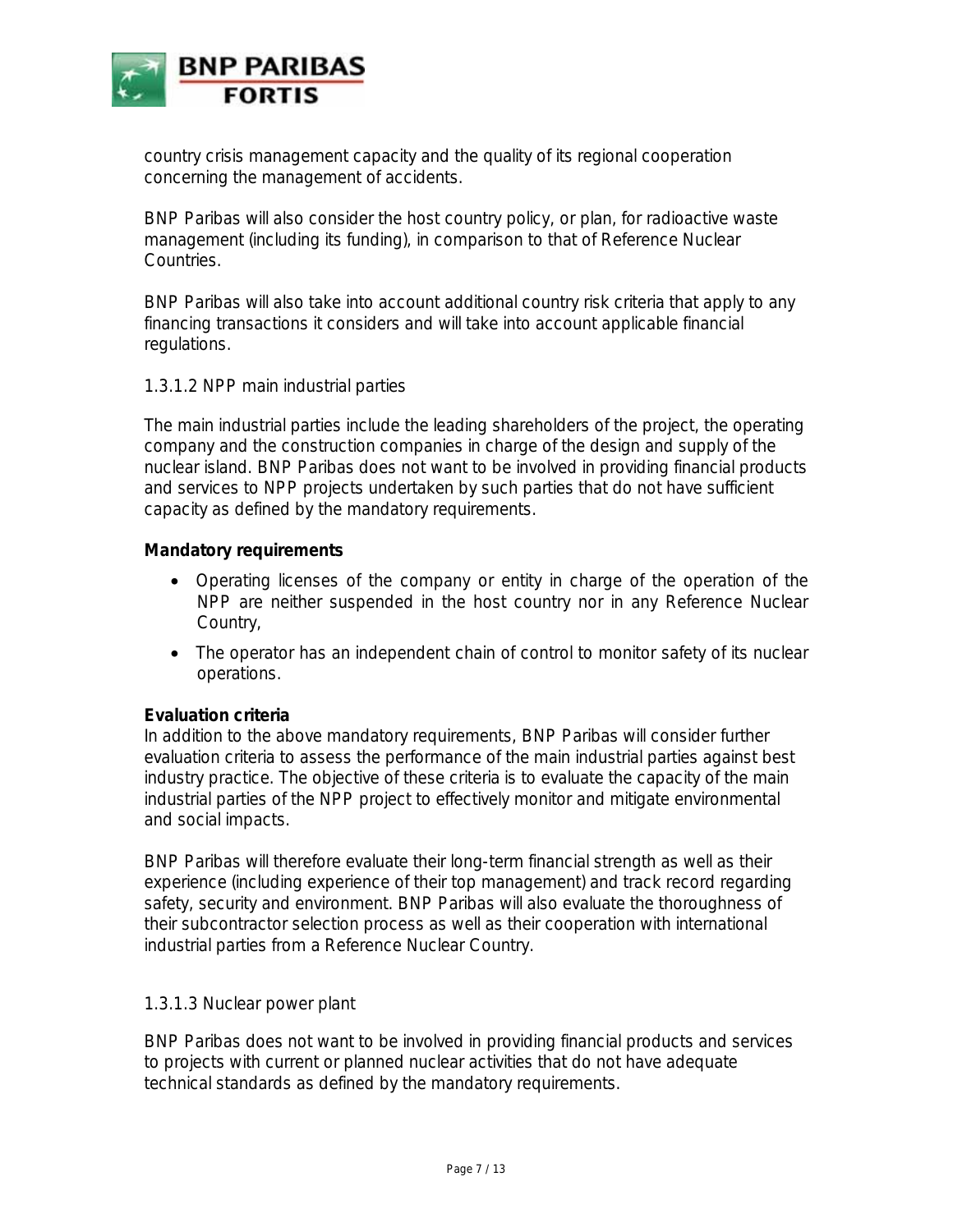

#### **Mandatory requirements**

- The technical due diligence (covering also environmental, social and safety aspects) of the NPP project, performed by an external consultant, is comprehensive and leads to satisfactory conclusions,
- The proposed reactor of the NPP or a reactor with a similar design is operated in a Reference Nuclear Country or has been validated by the NSA of a Reference Nuclear Country,
- The entity (company, department, team...) in charge of controlling onsite safety is independent from the entity (company, department, team…) in charge of operating the NPP,
- Arrangements are in place to ensure radiation monitoring, both on site and around the site,
- Protection of workers is ensured in the nuclear facility,
- Emergency programs and responses in case of major accident are prepared by the project and adapted to local geographical specifics, especially regarding flooding risks and seismic risks,
- A facility exists, or is planned together with the NPP project, for the temporary storage of nuclear waste produced by the NPP.

#### **Evaluation criteria**

In addition to the above mandatory requirements, BNP Paribas will consider further evaluation criteria to assess the NPP against in the standards of a Reference Nuclear Country. The objective of these criteria will be to evaluate the safety and security of the proposed NPP project.

BNP Paribas will:

- evaluate the management organization and the experience of key staff at the NPP and will seek to determine suitability of the proposed radioactivity monitoring on site and around the site.
- seek to obtain the safety and security track record of the proposed NPP project, except for new NPPs for which such data are not available.
- Evaluate the extent of the operator international cooperation with its peers, in particular with those from a Reference Nuclear Country.
- Assess the site adequacy, i.e. evaluate the probability of beyond-design external initiating events at the NPP's location (earthquake, flooding, hurricanes, etc.).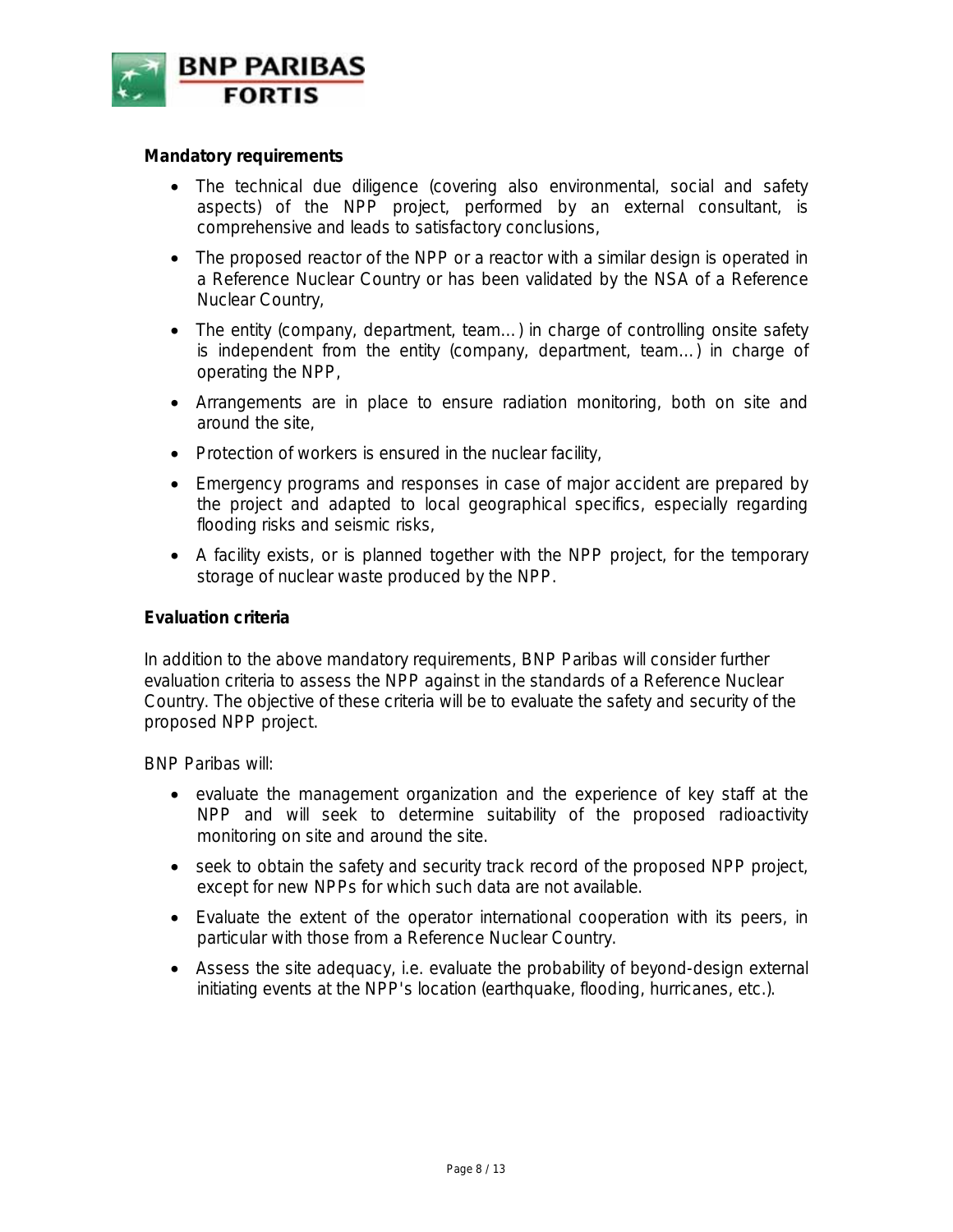

#### 1.3.2 Financial services for nuclear companies

BNP Paribas expects Nuclear Companies to comply with existing local laws and with licensing arrangements as well as with international conventions ratified by their operating countries. In addition to compliance with these regulations, this policy sets additional criteria to be respected by Nuclear Companies.

BNP Paribas does not want to be involved in providing financial products and services to Nuclear Companies unless they have sufficient capacity as defined by the mandatory requirements.

#### 1.3.2.1 Nuclear companies involved in a NPP

Nuclear Companies in this section refers to companies involved in a nuclear power plant as owner or operator of the nuclear island.

#### **Mandatory requirements**

- The applicable mandatory requirements detailed in 1.3.1.1 ("Host country" section) have to be applied to the incorporation country of the Nuclear Company and of its parent company,
- The Nuclear Company only owns or operate NPPs whose nuclear reactors have a design which is similar to reactors operated in a Reference Nuclear Country or which has been validated by the NSA of a Reference Nuclear Country,
- There is an independent chain of control to monitor the safety of the nuclear operations,
- The Nuclear Company has a global policy ensuring radiation monitoring (both on site and around the site) and the protection of workers.

#### **Evaluation criteria**

In addition to the above mandatory requirements, BNP Paribas will consider further evaluation criteria to assess the standards of Nuclear Companies against those of the main Nuclear Companies of a Reference Nuclear Country (for those involved in a NPP). The objective of these criteria is to evaluate the capacity of the Nuclear Company to effectively monitor and mitigate environmental and social impacts.

BNP Paribas will therefore evaluate their long-term financial strength as well as their experience (including experience of their top management) and track record regarding safety, security and the environment. BNP Paribas will also evaluate the thoroughness of their subcontractor selection process, their transparency, as well as their cooperation with peers and supervisory bodies (in particular those from Reference Nuclear Countries).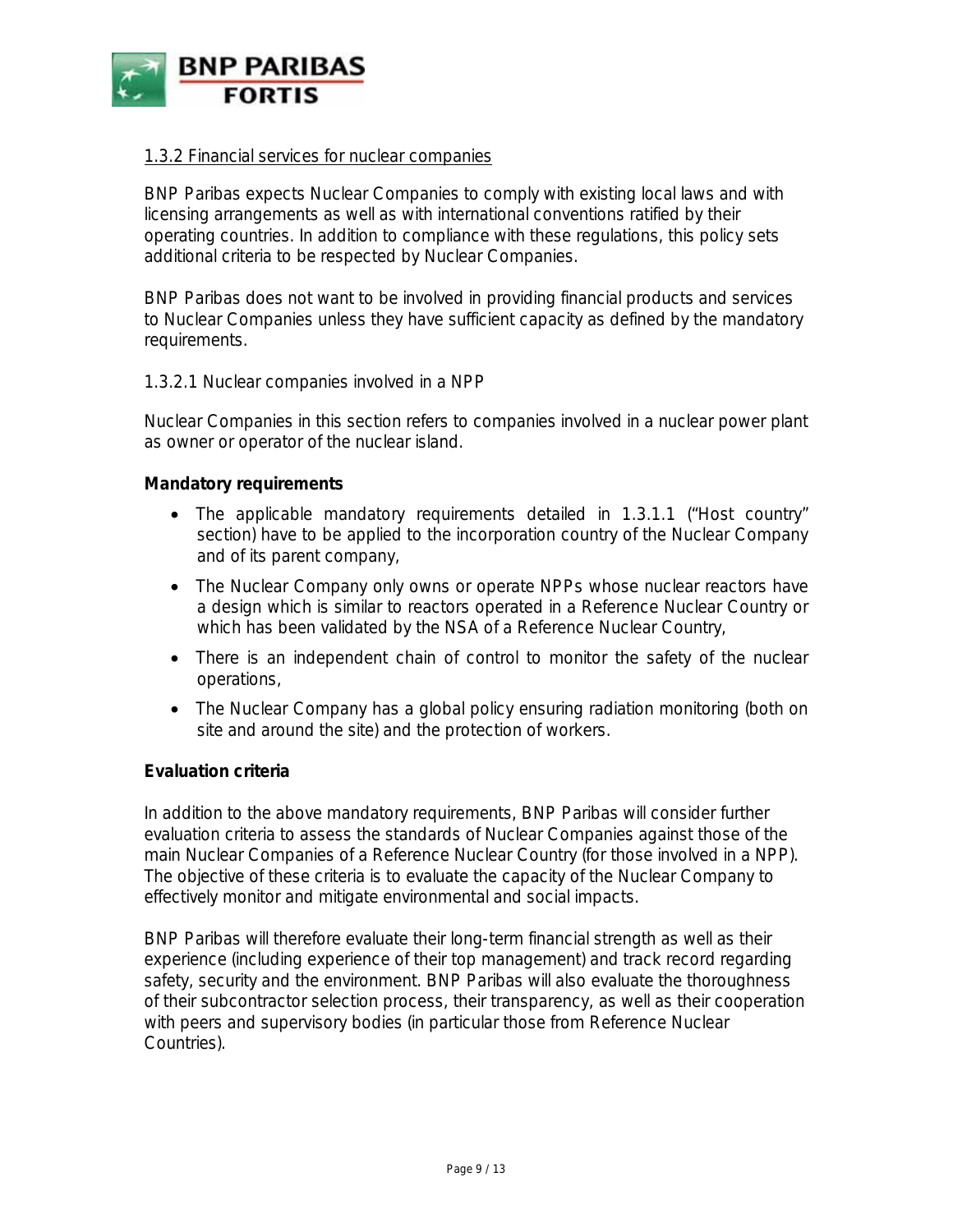

1.3.2.2 Nuclear companies involved in the nuclear fuel cycle

Nuclear Companies in this section refers to companies involved in the nuclear fuel cycle (defined as uranium enrichment, fuel fabrication, used fuel recycling and/or storage and disposal of nuclear waste).

#### **Mandatory requirements**

- The mandatory requirements detailed in 1.3.1.1 ("Host country" section) have to be applied to the incorporation country of the Nuclear Company and of its parent company,
- Operating licenses of the Nuclear Company are not suspended in the host country nor in any Reference Nuclear Country,
- There is an independent chain of control to monitor the safety of the nuclear operations,
- The Nuclear Company has put in place policies and procedures to prevent and limit any radiation emission.

#### **Evaluation criteria**

In addition to the above mandatory requirements, BNP Paribas will consider further evaluation criteria to assess the standards of Nuclear Companies against those of main Nuclear Companies of a Reference Nuclear Country (for those involved in the nuclear fuel cycle). The objective of these criteria is to evaluate the capacity of the Nuclear Company to effectively monitor and mitigate environmental and social impacts. BNP Paribas will therefore evaluate their long-term financial strength as well as their experience (including the experience of their top management) and track record regarding safety, security and environment. BNP Paribas will also evaluate the thoroughness of their subcontractor selection process, their transparency, as well as their cooperation with peers, supervisory bodies (in particular those from Reference Nuclear Countries), and international research programs.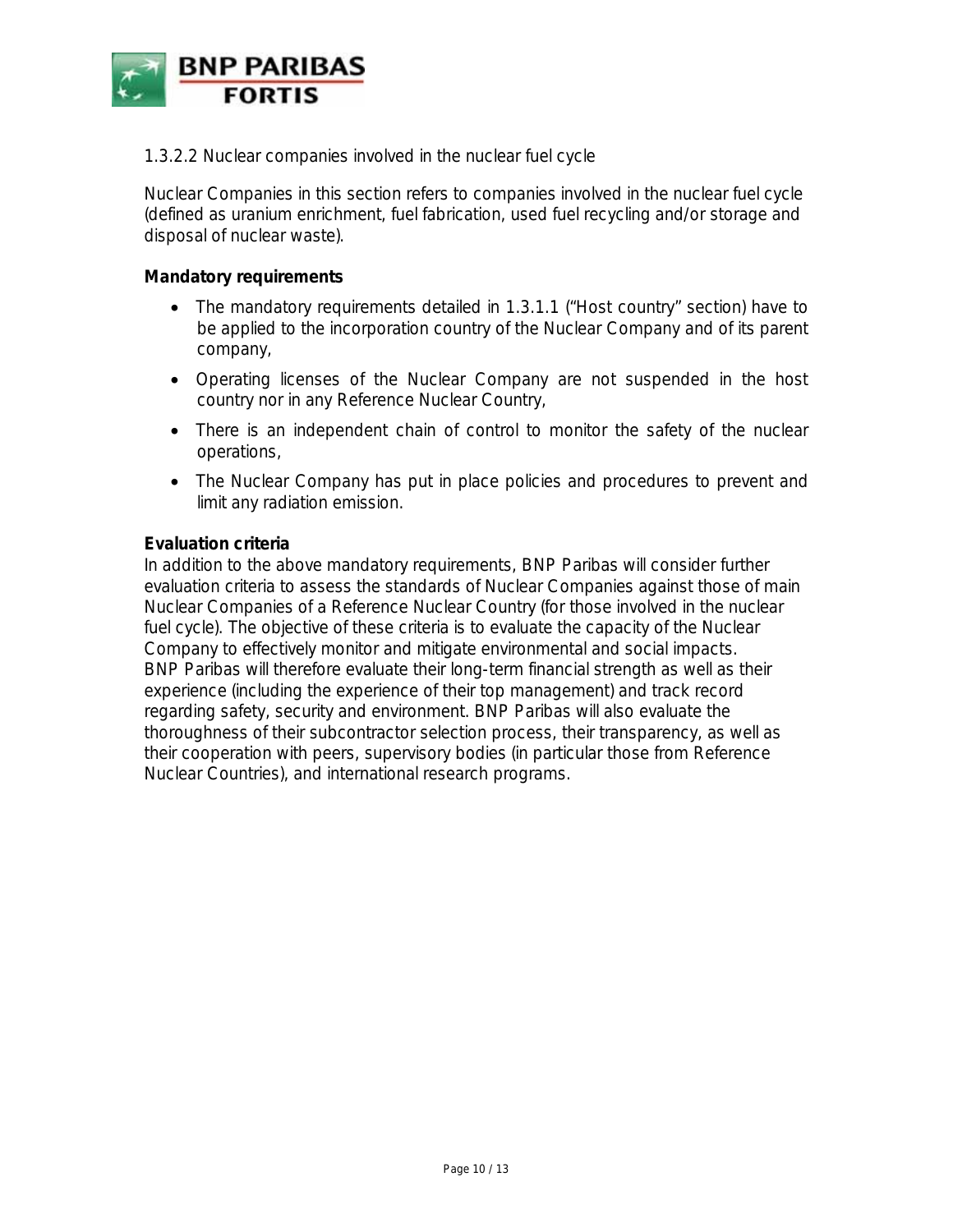

# 2. Group level implementation mechanisms

Results of the evaluation according to the present policy will provide elements for decision making by BNP Paribas. As and when necessary, an ad hoc senior management committee shall examine these results. If required, BNP Paribas may request additional due diligence before deciding on the acceptability of the transaction.

Operational tools and awareness workshops will be rolled out to ensure that Group's staff is able to implement this CSR sector policy.

#### Asset Management and services:

BNP Paribas entities managing third-party assets will progressively implement all the relevant requirements of this policy. Existing and potential investors have to be informed of the existence and implications of this policy.

# 3. Disclosure and follow-up

BNP Paribas' stakeholders will be informed of the existence and the content of this policy, as well as of any potential future updates. Such policy will be posted on BNP Paribas' website. Furthermore a copy will be systematically provided to our clients and potential clients as part of the due diligence process or upon discussion of any financial or advisory services to be provided subsequent to the official release date of this policy.

BNP Paribas will review this policy regularly and in the light of the prevailing circumstances it may update it to make sure it is in continued conformity with national and international regulations and best practices. BNP Paribas welcomes any constructive feedback and comments on this policy.

## 4. Disclaimer

In order to comply with regulations and to implement the principles defined in its internal procedures and sector policies, BNP Paribas does its best to get information, particularly from nuclear power companies, on their sustainability policies and practices. BNP Paribas bases its policy on the information gathered from nuclear power companies and from its partners. However, it is dependent on the quality, accuracy and up-to-datedness of information.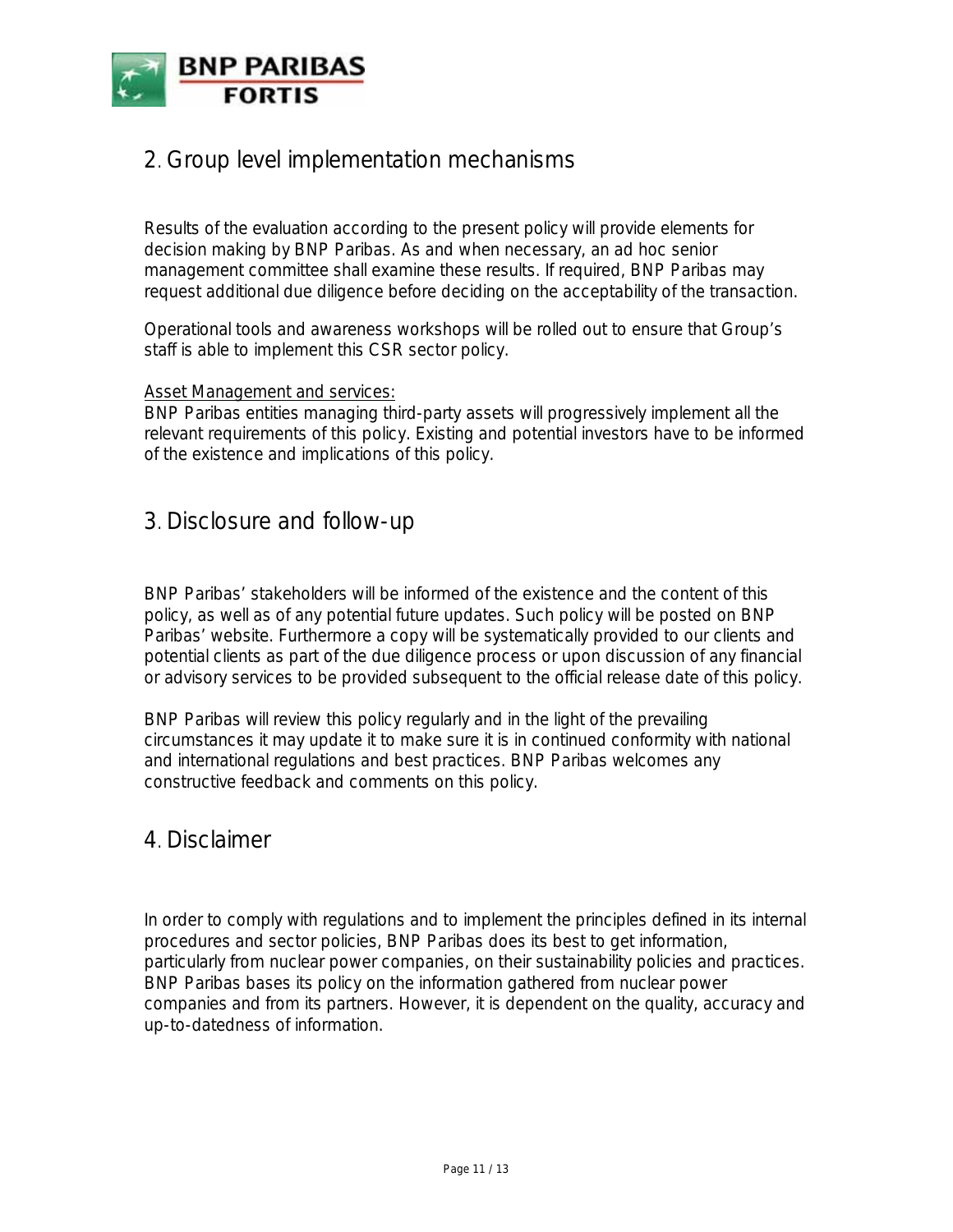

Glossary

The following definitions apply in this policy:

| Comprehensive                                                               | "Safeguards are activities by which the IAEA can verify that a State                                                                                                                                                                                                                                                                                                                                                                                                                                                                                                                                                                                                                                                                                                                                                                                                                                                                                                                                                                                                                                                                                                                                                                                                                                                                                                                                                                                                                                                                                                                                                                                                                                                                                                                                                                                                                                                       |
|-----------------------------------------------------------------------------|----------------------------------------------------------------------------------------------------------------------------------------------------------------------------------------------------------------------------------------------------------------------------------------------------------------------------------------------------------------------------------------------------------------------------------------------------------------------------------------------------------------------------------------------------------------------------------------------------------------------------------------------------------------------------------------------------------------------------------------------------------------------------------------------------------------------------------------------------------------------------------------------------------------------------------------------------------------------------------------------------------------------------------------------------------------------------------------------------------------------------------------------------------------------------------------------------------------------------------------------------------------------------------------------------------------------------------------------------------------------------------------------------------------------------------------------------------------------------------------------------------------------------------------------------------------------------------------------------------------------------------------------------------------------------------------------------------------------------------------------------------------------------------------------------------------------------------------------------------------------------------------------------------------------------|
| <b>Safeguards</b>                                                           | is living up to its international commitments not to use nuclear                                                                                                                                                                                                                                                                                                                                                                                                                                                                                                                                                                                                                                                                                                                                                                                                                                                                                                                                                                                                                                                                                                                                                                                                                                                                                                                                                                                                                                                                                                                                                                                                                                                                                                                                                                                                                                                           |
| <b>Agreements</b>                                                           | programs for nuclear-weapons purposes" (Extract from IAEA FAQ).                                                                                                                                                                                                                                                                                                                                                                                                                                                                                                                                                                                                                                                                                                                                                                                                                                                                                                                                                                                                                                                                                                                                                                                                                                                                                                                                                                                                                                                                                                                                                                                                                                                                                                                                                                                                                                                            |
|                                                                             | Comprehensive Safeguards Agreements are set between countries                                                                                                                                                                                                                                                                                                                                                                                                                                                                                                                                                                                                                                                                                                                                                                                                                                                                                                                                                                                                                                                                                                                                                                                                                                                                                                                                                                                                                                                                                                                                                                                                                                                                                                                                                                                                                                                              |
|                                                                             | and the IAEA to enable the latter to pursue various such                                                                                                                                                                                                                                                                                                                                                                                                                                                                                                                                                                                                                                                                                                                                                                                                                                                                                                                                                                                                                                                                                                                                                                                                                                                                                                                                                                                                                                                                                                                                                                                                                                                                                                                                                                                                                                                                   |
|                                                                             | verifications.                                                                                                                                                                                                                                                                                                                                                                                                                                                                                                                                                                                                                                                                                                                                                                                                                                                                                                                                                                                                                                                                                                                                                                                                                                                                                                                                                                                                                                                                                                                                                                                                                                                                                                                                                                                                                                                                                                             |
| Equator                                                                     | The Equator Principles are a financial industry benchmark for                                                                                                                                                                                                                                                                                                                                                                                                                                                                                                                                                                                                                                                                                                                                                                                                                                                                                                                                                                                                                                                                                                                                                                                                                                                                                                                                                                                                                                                                                                                                                                                                                                                                                                                                                                                                                                                              |
| <b>Principles</b>                                                           | determining, assessing and managing environmental and social risks                                                                                                                                                                                                                                                                                                                                                                                                                                                                                                                                                                                                                                                                                                                                                                                                                                                                                                                                                                                                                                                                                                                                                                                                                                                                                                                                                                                                                                                                                                                                                                                                                                                                                                                                                                                                                                                         |
|                                                                             |                                                                                                                                                                                                                                                                                                                                                                                                                                                                                                                                                                                                                                                                                                                                                                                                                                                                                                                                                                                                                                                                                                                                                                                                                                                                                                                                                                                                                                                                                                                                                                                                                                                                                                                                                                                                                                                                                                                            |
|                                                                             |                                                                                                                                                                                                                                                                                                                                                                                                                                                                                                                                                                                                                                                                                                                                                                                                                                                                                                                                                                                                                                                                                                                                                                                                                                                                                                                                                                                                                                                                                                                                                                                                                                                                                                                                                                                                                                                                                                                            |
|                                                                             |                                                                                                                                                                                                                                                                                                                                                                                                                                                                                                                                                                                                                                                                                                                                                                                                                                                                                                                                                                                                                                                                                                                                                                                                                                                                                                                                                                                                                                                                                                                                                                                                                                                                                                                                                                                                                                                                                                                            |
|                                                                             |                                                                                                                                                                                                                                                                                                                                                                                                                                                                                                                                                                                                                                                                                                                                                                                                                                                                                                                                                                                                                                                                                                                                                                                                                                                                                                                                                                                                                                                                                                                                                                                                                                                                                                                                                                                                                                                                                                                            |
|                                                                             |                                                                                                                                                                                                                                                                                                                                                                                                                                                                                                                                                                                                                                                                                                                                                                                                                                                                                                                                                                                                                                                                                                                                                                                                                                                                                                                                                                                                                                                                                                                                                                                                                                                                                                                                                                                                                                                                                                                            |
|                                                                             |                                                                                                                                                                                                                                                                                                                                                                                                                                                                                                                                                                                                                                                                                                                                                                                                                                                                                                                                                                                                                                                                                                                                                                                                                                                                                                                                                                                                                                                                                                                                                                                                                                                                                                                                                                                                                                                                                                                            |
|                                                                             |                                                                                                                                                                                                                                                                                                                                                                                                                                                                                                                                                                                                                                                                                                                                                                                                                                                                                                                                                                                                                                                                                                                                                                                                                                                                                                                                                                                                                                                                                                                                                                                                                                                                                                                                                                                                                                                                                                                            |
|                                                                             |                                                                                                                                                                                                                                                                                                                                                                                                                                                                                                                                                                                                                                                                                                                                                                                                                                                                                                                                                                                                                                                                                                                                                                                                                                                                                                                                                                                                                                                                                                                                                                                                                                                                                                                                                                                                                                                                                                                            |
|                                                                             |                                                                                                                                                                                                                                                                                                                                                                                                                                                                                                                                                                                                                                                                                                                                                                                                                                                                                                                                                                                                                                                                                                                                                                                                                                                                                                                                                                                                                                                                                                                                                                                                                                                                                                                                                                                                                                                                                                                            |
|                                                                             |                                                                                                                                                                                                                                                                                                                                                                                                                                                                                                                                                                                                                                                                                                                                                                                                                                                                                                                                                                                                                                                                                                                                                                                                                                                                                                                                                                                                                                                                                                                                                                                                                                                                                                                                                                                                                                                                                                                            |
|                                                                             |                                                                                                                                                                                                                                                                                                                                                                                                                                                                                                                                                                                                                                                                                                                                                                                                                                                                                                                                                                                                                                                                                                                                                                                                                                                                                                                                                                                                                                                                                                                                                                                                                                                                                                                                                                                                                                                                                                                            |
|                                                                             |                                                                                                                                                                                                                                                                                                                                                                                                                                                                                                                                                                                                                                                                                                                                                                                                                                                                                                                                                                                                                                                                                                                                                                                                                                                                                                                                                                                                                                                                                                                                                                                                                                                                                                                                                                                                                                                                                                                            |
|                                                                             |                                                                                                                                                                                                                                                                                                                                                                                                                                                                                                                                                                                                                                                                                                                                                                                                                                                                                                                                                                                                                                                                                                                                                                                                                                                                                                                                                                                                                                                                                                                                                                                                                                                                                                                                                                                                                                                                                                                            |
|                                                                             |                                                                                                                                                                                                                                                                                                                                                                                                                                                                                                                                                                                                                                                                                                                                                                                                                                                                                                                                                                                                                                                                                                                                                                                                                                                                                                                                                                                                                                                                                                                                                                                                                                                                                                                                                                                                                                                                                                                            |
|                                                                             |                                                                                                                                                                                                                                                                                                                                                                                                                                                                                                                                                                                                                                                                                                                                                                                                                                                                                                                                                                                                                                                                                                                                                                                                                                                                                                                                                                                                                                                                                                                                                                                                                                                                                                                                                                                                                                                                                                                            |
|                                                                             |                                                                                                                                                                                                                                                                                                                                                                                                                                                                                                                                                                                                                                                                                                                                                                                                                                                                                                                                                                                                                                                                                                                                                                                                                                                                                                                                                                                                                                                                                                                                                                                                                                                                                                                                                                                                                                                                                                                            |
|                                                                             |                                                                                                                                                                                                                                                                                                                                                                                                                                                                                                                                                                                                                                                                                                                                                                                                                                                                                                                                                                                                                                                                                                                                                                                                                                                                                                                                                                                                                                                                                                                                                                                                                                                                                                                                                                                                                                                                                                                            |
|                                                                             |                                                                                                                                                                                                                                                                                                                                                                                                                                                                                                                                                                                                                                                                                                                                                                                                                                                                                                                                                                                                                                                                                                                                                                                                                                                                                                                                                                                                                                                                                                                                                                                                                                                                                                                                                                                                                                                                                                                            |
|                                                                             |                                                                                                                                                                                                                                                                                                                                                                                                                                                                                                                                                                                                                                                                                                                                                                                                                                                                                                                                                                                                                                                                                                                                                                                                                                                                                                                                                                                                                                                                                                                                                                                                                                                                                                                                                                                                                                                                                                                            |
|                                                                             |                                                                                                                                                                                                                                                                                                                                                                                                                                                                                                                                                                                                                                                                                                                                                                                                                                                                                                                                                                                                                                                                                                                                                                                                                                                                                                                                                                                                                                                                                                                                                                                                                                                                                                                                                                                                                                                                                                                            |
|                                                                             |                                                                                                                                                                                                                                                                                                                                                                                                                                                                                                                                                                                                                                                                                                                                                                                                                                                                                                                                                                                                                                                                                                                                                                                                                                                                                                                                                                                                                                                                                                                                                                                                                                                                                                                                                                                                                                                                                                                            |
|                                                                             |                                                                                                                                                                                                                                                                                                                                                                                                                                                                                                                                                                                                                                                                                                                                                                                                                                                                                                                                                                                                                                                                                                                                                                                                                                                                                                                                                                                                                                                                                                                                                                                                                                                                                                                                                                                                                                                                                                                            |
|                                                                             |                                                                                                                                                                                                                                                                                                                                                                                                                                                                                                                                                                                                                                                                                                                                                                                                                                                                                                                                                                                                                                                                                                                                                                                                                                                                                                                                                                                                                                                                                                                                                                                                                                                                                                                                                                                                                                                                                                                            |
|                                                                             |                                                                                                                                                                                                                                                                                                                                                                                                                                                                                                                                                                                                                                                                                                                                                                                                                                                                                                                                                                                                                                                                                                                                                                                                                                                                                                                                                                                                                                                                                                                                                                                                                                                                                                                                                                                                                                                                                                                            |
|                                                                             |                                                                                                                                                                                                                                                                                                                                                                                                                                                                                                                                                                                                                                                                                                                                                                                                                                                                                                                                                                                                                                                                                                                                                                                                                                                                                                                                                                                                                                                                                                                                                                                                                                                                                                                                                                                                                                                                                                                            |
|                                                                             |                                                                                                                                                                                                                                                                                                                                                                                                                                                                                                                                                                                                                                                                                                                                                                                                                                                                                                                                                                                                                                                                                                                                                                                                                                                                                                                                                                                                                                                                                                                                                                                                                                                                                                                                                                                                                                                                                                                            |
|                                                                             |                                                                                                                                                                                                                                                                                                                                                                                                                                                                                                                                                                                                                                                                                                                                                                                                                                                                                                                                                                                                                                                                                                                                                                                                                                                                                                                                                                                                                                                                                                                                                                                                                                                                                                                                                                                                                                                                                                                            |
|                                                                             |                                                                                                                                                                                                                                                                                                                                                                                                                                                                                                                                                                                                                                                                                                                                                                                                                                                                                                                                                                                                                                                                                                                                                                                                                                                                                                                                                                                                                                                                                                                                                                                                                                                                                                                                                                                                                                                                                                                            |
|                                                                             |                                                                                                                                                                                                                                                                                                                                                                                                                                                                                                                                                                                                                                                                                                                                                                                                                                                                                                                                                                                                                                                                                                                                                                                                                                                                                                                                                                                                                                                                                                                                                                                                                                                                                                                                                                                                                                                                                                                            |
|                                                                             |                                                                                                                                                                                                                                                                                                                                                                                                                                                                                                                                                                                                                                                                                                                                                                                                                                                                                                                                                                                                                                                                                                                                                                                                                                                                                                                                                                                                                                                                                                                                                                                                                                                                                                                                                                                                                                                                                                                            |
|                                                                             |                                                                                                                                                                                                                                                                                                                                                                                                                                                                                                                                                                                                                                                                                                                                                                                                                                                                                                                                                                                                                                                                                                                                                                                                                                                                                                                                                                                                                                                                                                                                                                                                                                                                                                                                                                                                                                                                                                                            |
| <b>IAEA</b><br><b>INES Scale</b><br><b>IRRS</b><br><b>IRS</b><br><b>NPP</b> | in projects. The Group has adopted the Equator Principles in<br>October 2008. The official text is available at the following address:<br>http://www.equator-principles.com/<br>International Atomic Energy Agency. The IAEA is the United Nations'<br>centre of cooperation in the nuclear field. It was set up in 1957 and<br>works with its Member States and multiple partners worldwide to<br>promote safe, secure and peaceful nuclear technologies.<br>International Nuclear and Radiological Event Scale. It is a tool for<br>communicating to the public in a consistent way the safety<br>significance of nuclear and radiological events (including events from<br>industrial and medical use of radiation sources, operations at<br>nuclear facilities and transport of radioactive material).<br>Events are classified on the scale at 7 levels:<br>Levels 1-3 are called "incidents"<br>Levels 4-7 are called "accidents".<br>The scale is designed so that the severity of an event is about ten<br>times greater for each increase in level on the scale. Events without<br>safety significance are called "deviations" and are classified Below<br>Scale / Level 0.<br>Integrated Regulatory Review Service. One of the IAEA services<br>proposed to member states. An IRRS mission aims at comparing<br>the regulation of a country with the international regulation and the<br>best practices available in the world.<br>Incident Reporting System. IRS is a joint initiative of IAEA and NEA<br>(OECD Nuclear Energy Agency). This worldwide system collects and<br>analyzes information provided by operators. Its ultimate objective is<br>to enhance the safety of NPPs by reducing the frequency and<br>severity of safety significant unusual events at NPPs worldwide.<br>Nuclear Power Plant. Power plant based on nuclear fission designed<br>and operated for the production of electricity. |